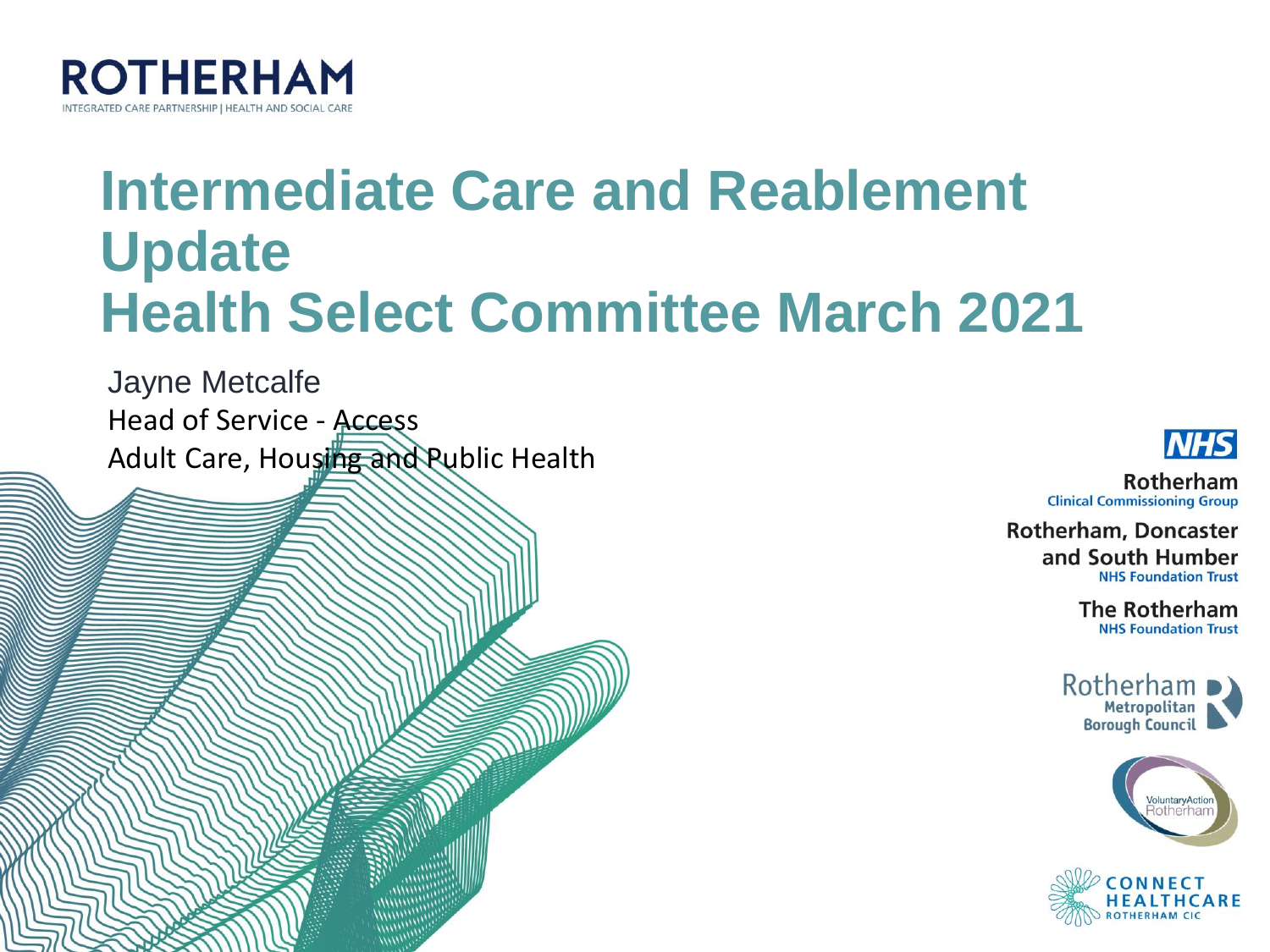# What is Intermediate Care and Reablement?

Health and social care nursing, therapy and reablement services providing:

#### i. **Fast response**

- Where there is an urgent increase in health or social care needs
- Response within 2 hours of referral
- Can be safely supported at home
- Typically 48 hours but may be up to 7 days
- i**i. Short term home based support**
- To help with learning/ re-learning skills for every day living
- iii. **Community bed based care**
- With or without nursing
- Where needs are greater than can be delivered at home but consultant led acute care is not needed

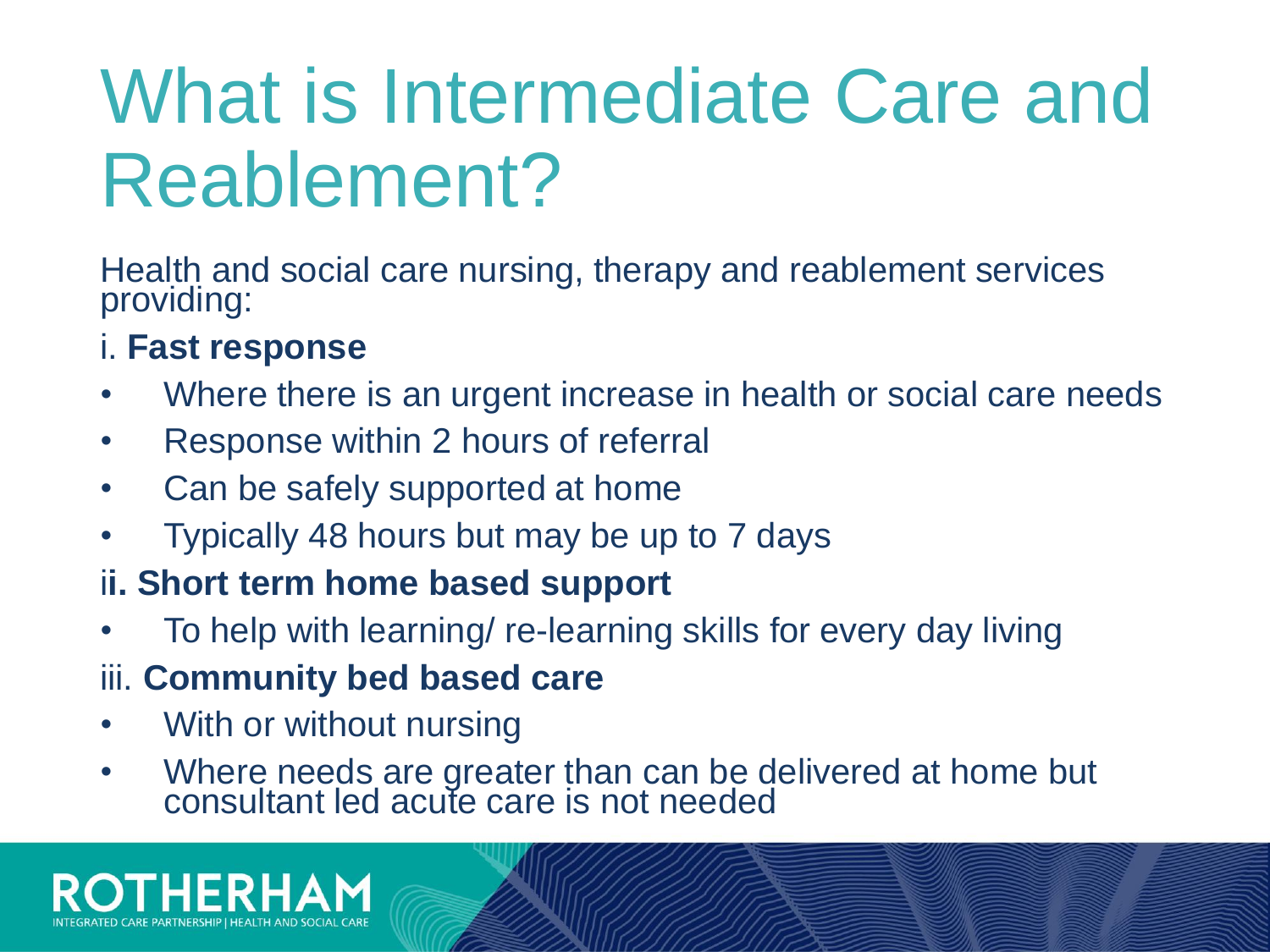# Why Change?

### **People told us**

- They would like to be at home and as independent as possible
- Services were disjointed and hard to navigate

### **National evidence shows**

- People do better at home
- A large number of people received care in a community bed who could have gone home with the right support
- Rotherham had significantly more community beds than other similar areas

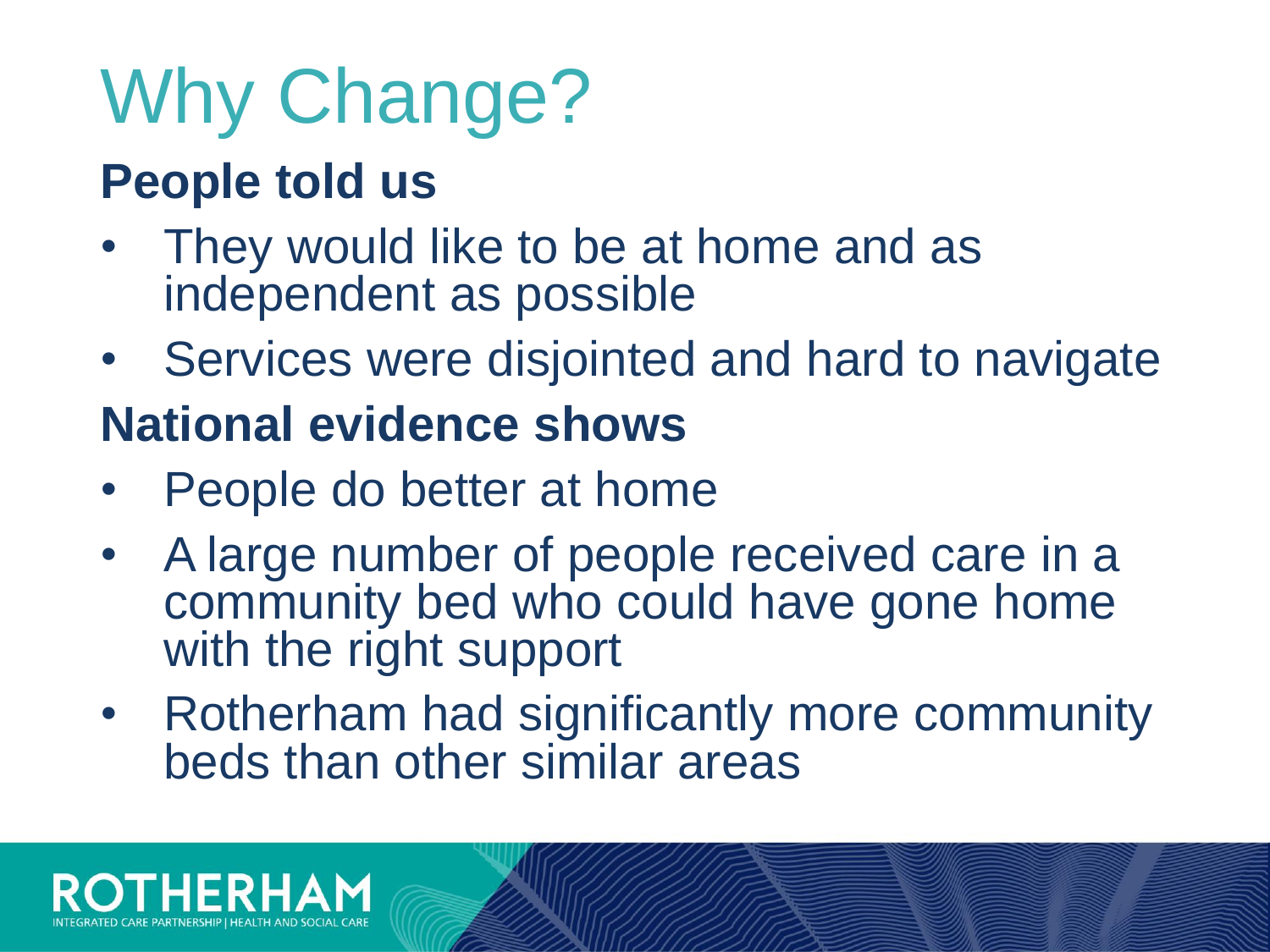# Where are we now?

#### **Our Aim**

To create an integrated health and social care model for urgent and short term care based on home first principles. To support more people at home to re/gain independence and reduce reliance on long term care.

#### **Our Objectives**

- Streamline 7 disparate pathways to 3 integrated ones
- Increase capacity to support more people at home
- Reduction and consolidation of community bed base
- Integrate triage to ensure people receive the right support

#### **Major Milestones Achieved**

- 3 new pathways, aligned to national discharge standards
- Investment in additional home based nursing, therapy and reablement staff
- Reduction and consolidation of community bed base from 5 sites to 3
	- 24 bedded therapy led community unit with nursing at Athorpe Lodge
	- Consolidation of intermediate care beds onto a single site
- Working towards integrating triage & assessment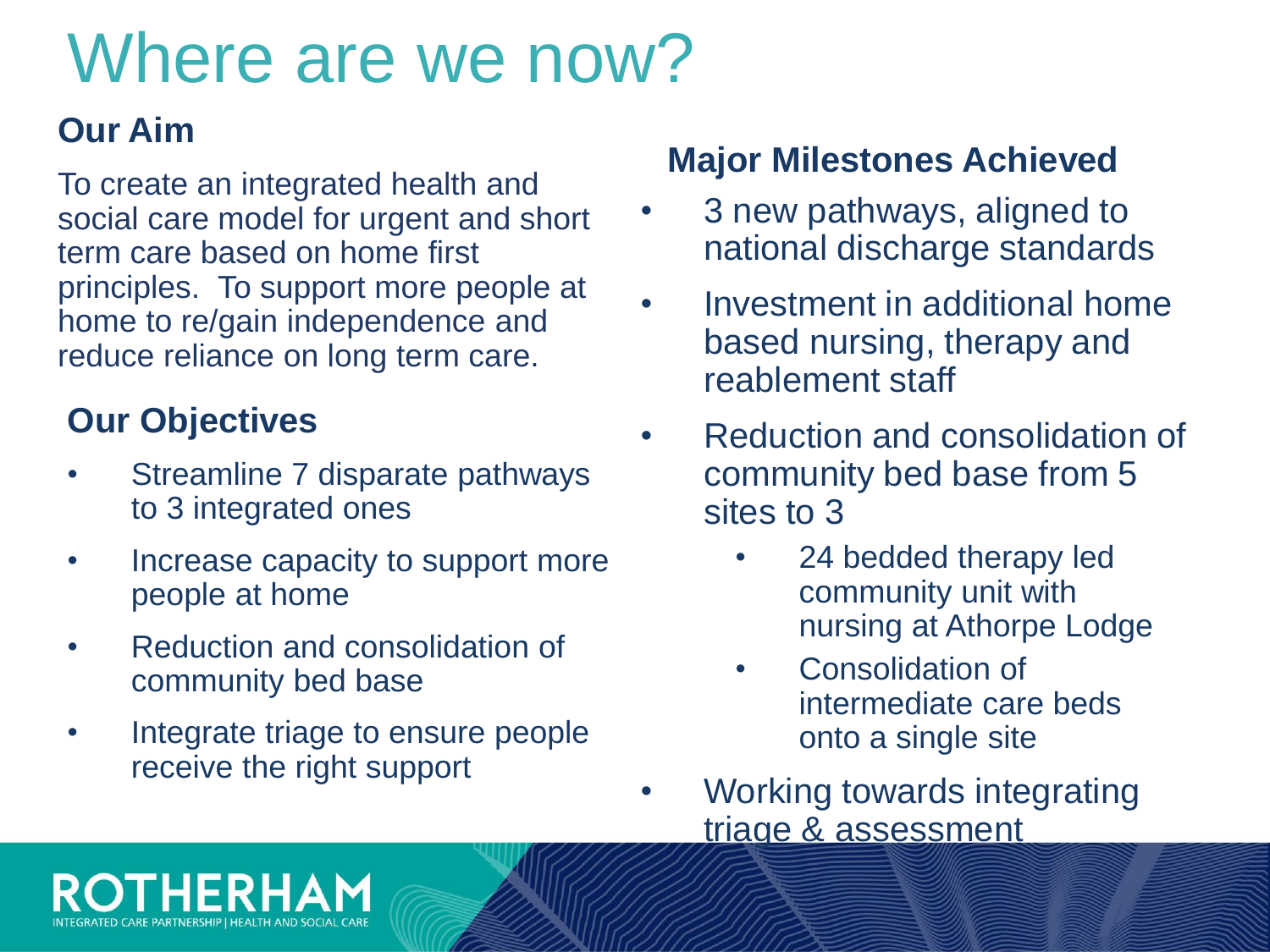# **Impact of Covid**

### **National Requirements Rotherham Response**

- New national discharge standards based on home first principles
	- Same day / 3 hour discharge
	- Assessment in the community
- Discharge to designated care settings for Covid positive patients
- Temporary national monies to support increased demand and discharge home

- Community Intermediate Care and Reablement pathways and Integrated Discharge Team provided a robust framework
- Focussed on planned changes which would provide maximum benefit to Covid response e.g. inreach into the acute and discharging more patients home
- Hastened innovation and integrated working e.g. blend of virtual assessment and face to face
- But caused some delay e.g. development of the community hub
- Athorpe Lodge's flexibility enabled more complex needs to be supported
- But changed the expected interventions and outcomes of the unit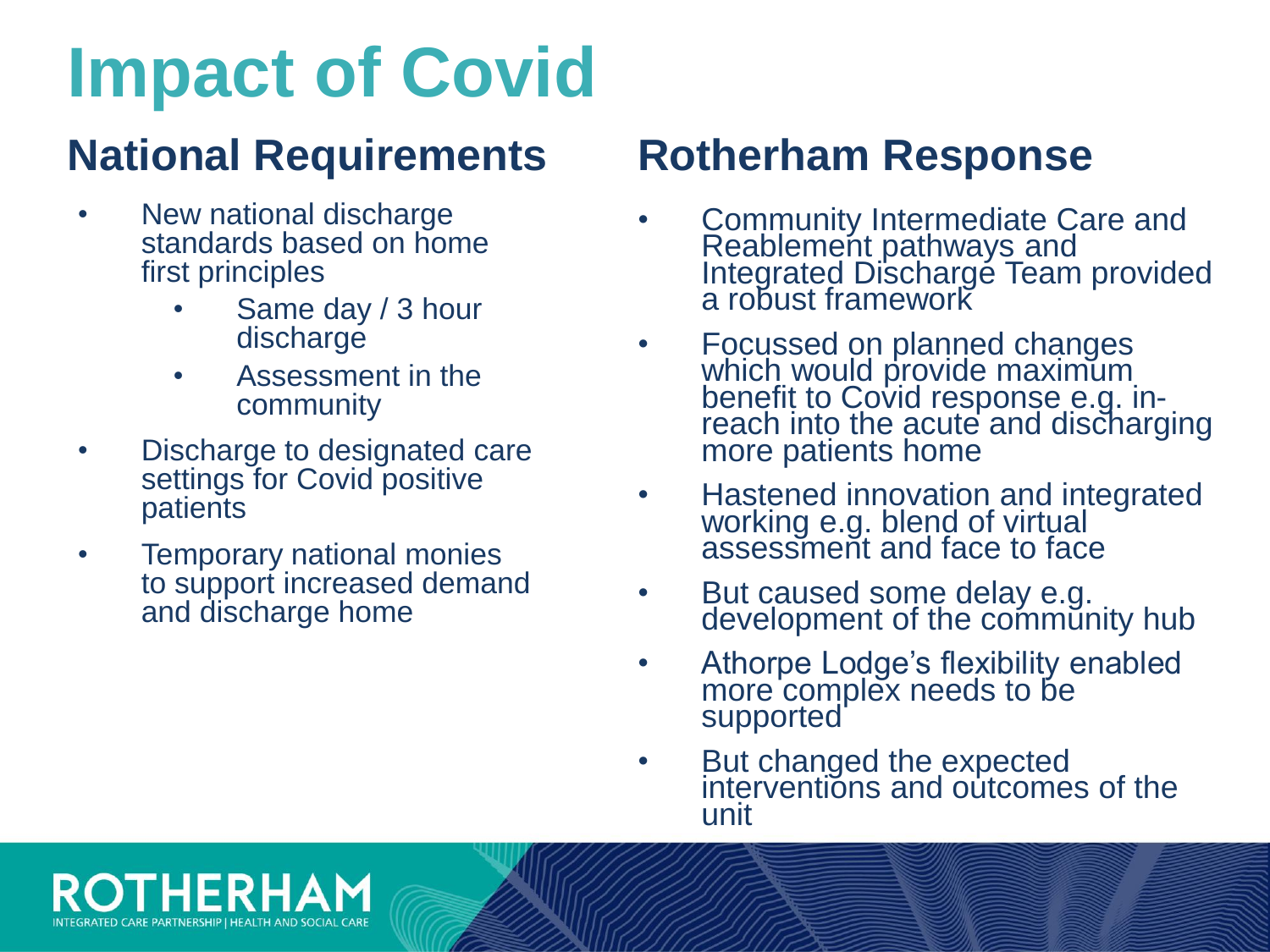### **Contribution to National Discharge Standards**

- c.95% of patients discharged home
- Commissioning of Covid +ve Care Home beds throughout the Pandemic included use of Designated Care Homes
- Weekly operational partnership meetings (daily at peak times) to discuss issues/ expedite discharges
- Acute and community bed occupancy dropped in wave 1 but not 2 and 3
- Some community bed occupancy was due to carers either shielding or Covid +ve preventing discharge home
- Rotherham 1 of 30/450 returns selected by NHS England as an example of good practice

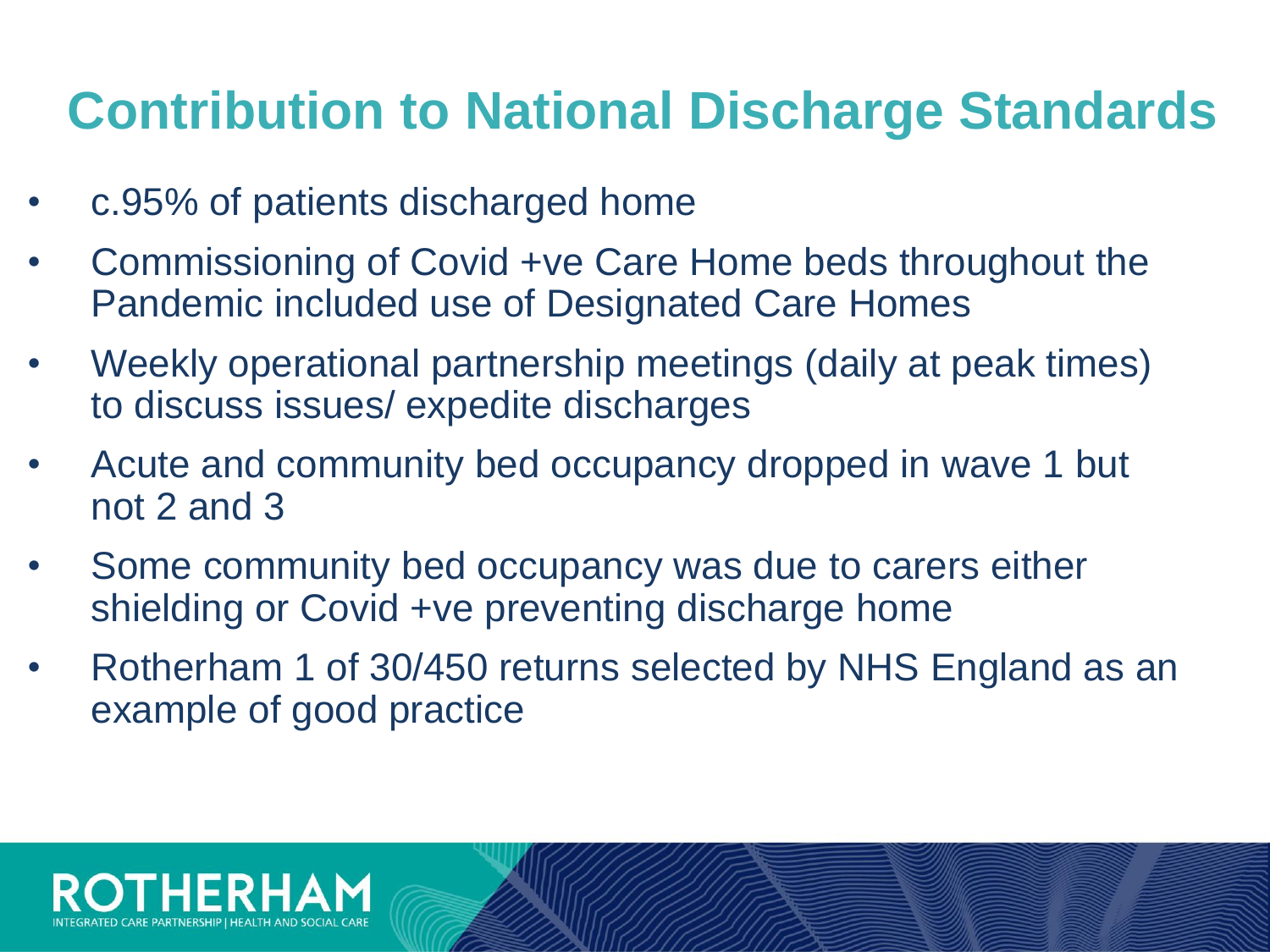# **Care delivered in a person's home**

#### **Cross pathway integration**

- Proof of concept for an integrated community hub underway
- In reach to Emergency Department and Acute discharge with trusted assessments in place
	- Development of Rotherham Health Record to share records across organisations

#### **Integrated Rapid Response**

- New step up pathway
- **Integrated** support roles

**INT** 

### **Therapy**

- 7 day working
- Urgent KPI met over 90% of time
- Re-allocation of staff from bed base to home
- Regional/ national example of good practice
- Reablement training
- Closer working with mental health services
- Increasing support roles for greater efficiency

#### **Reablement**

- New adult social care support model
- Greater flexibility to change support according to individual level of need
- 1.8% more clients per month
- **Increased** productivity

### **Home Care**

- **Closer** working across pathways
- New provider contracts to facilitate reablement ethos
- New trusted assessment model to facilitate short term care

• Increased demand due to Covid against backdrop of staff absence/ isolating • Increased complexity of patients reflected in length of stay across pathways/ need for long(er) term care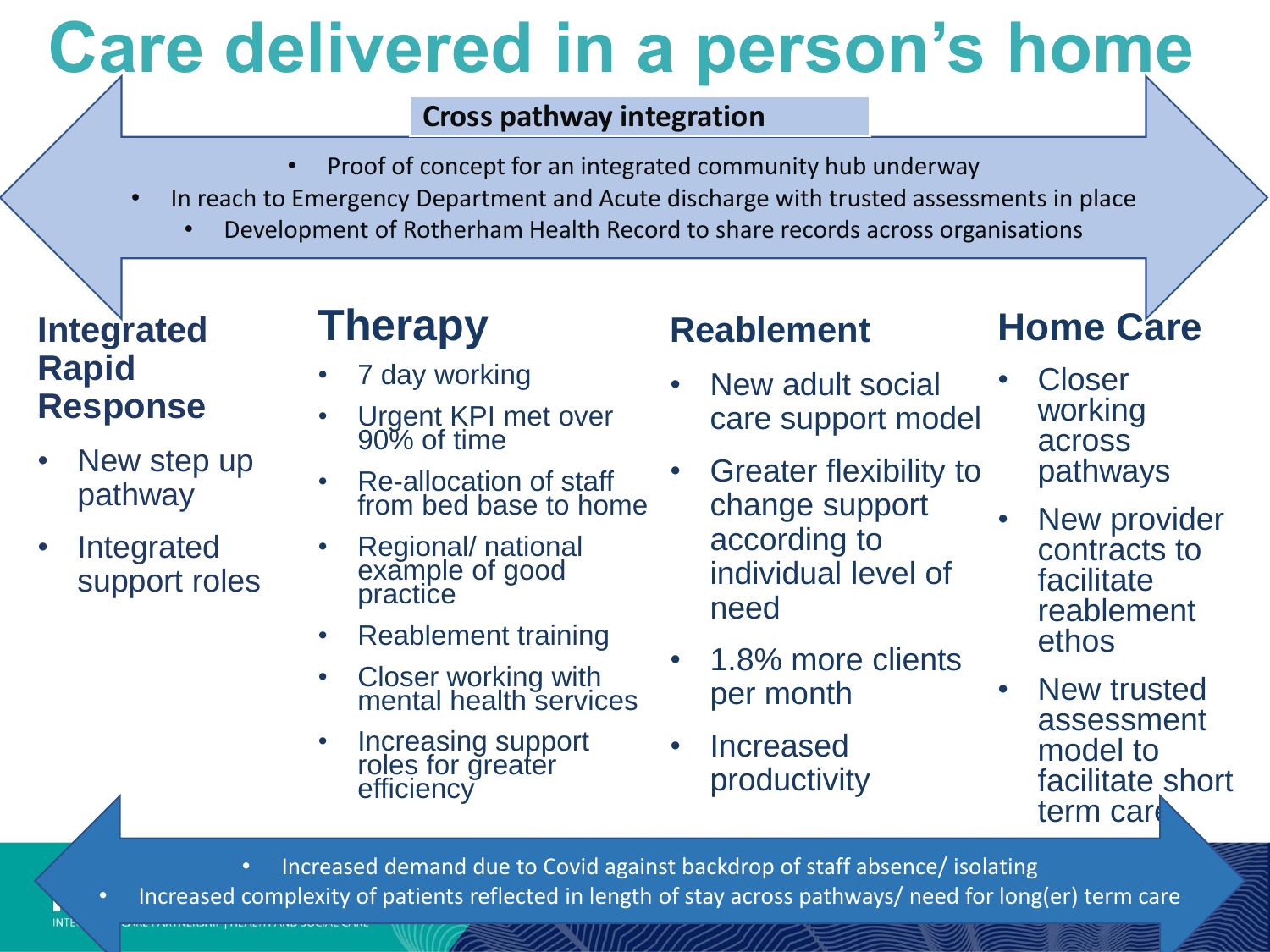### **Community Bed Base**

#### **Evidence of System Change from Home First Approach**

- 95%+ patients discharged home from the acute
- Resulting in greater complexity in community beds, particularly nursing
- 64% (160) people at Athorpe requiring multiple handling
- 34% able to be discharged home

#### **Impact of Covid: Occupancy levels at Athorpe Lodge**



#### **Intermediate Care Beds**

- Beds consolidated at Davies Court
- Lord Hardy Court repurposed to support Learning Disability Clients
- Enabled temporary additional capacity to support Covid
- 67% people discharged home
- Predicted year end admissions 2020-21 336 compared to 673 in 2019/20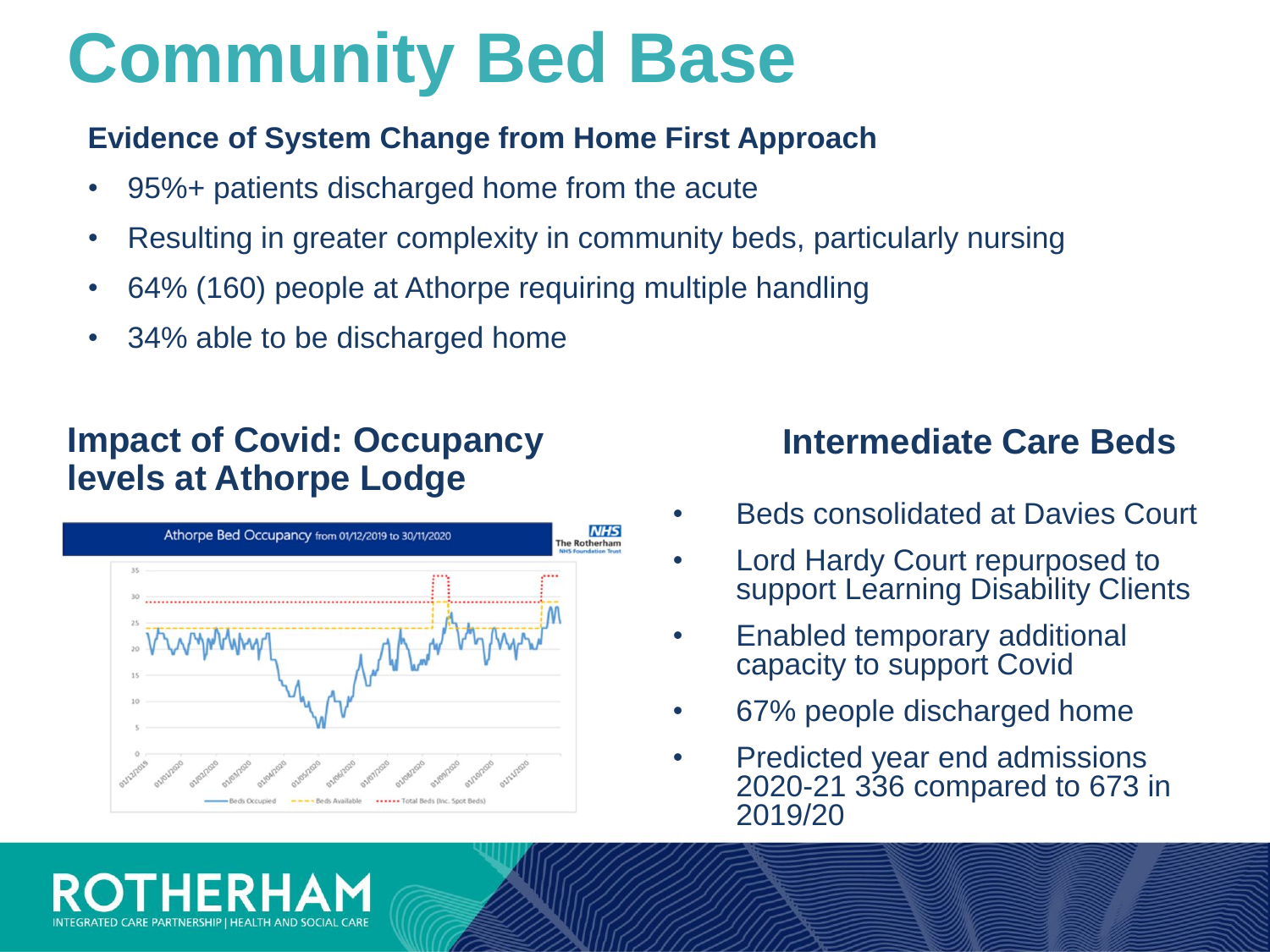# **Working together to improve lives**

#### **Integrated Rapid Response Co-ordinated Care**

Mr X is 93 and lives at home with the support of his wife. He was referred to the Integrated Rapid Response (IRR) team following a fall with reduced mobility and some confusion. He was diagnosed with a urinary tract infection and prescribed antibiotics by the GP.

#### **Intervention**

A nurse assessed what he can normally do compared to now and the cause of the fall. Mr X was only able to take a few steps with the support of 2 people and was unable to climb the stairs to get to the toilet or go to bed. He wasn't drinking much as he had no commode and some incontinence problems. He had low blood pressure when he stands and irregular pulse increasing the risk of falls.

Mr X wanted to stay at home. To achieve this IRR arranged for 2 people to call initially 4 times a day to monitor his obs and support mobility. They provided a commode, urinal and repose cushion to prevent pressure damage and arranged for the family to bring Mr X's bed downstairs. They then worked to get the right support for Mr X's needs including:

- Therapists who provided a walking aid, grab and stair rails and helped with stair mobility.
- Rothercare provided a falls alarm.
- Reablement helped get him back to independence again
- The community physician altered his meds which improved his blood pressure and reduced the risk of further falls.
- District Nurses followed up on skin integrity

#### **Outcome**

Mr X has continued to improve and has remained at home with his wife. An admission was successfully avoided.

Mr Farr's partner thanks the team at Athorpe Lodge for helping him get back to independence.



Mr Farr was admitted after 5 falls. He was confused and dis-oriented. He is now home, independent and sociable. He no longer requires a care package.

Pictured: Caitlin Ionita, Clinical Lead, Jane Moore, Senior Unit Manager and Michelle Murdock Therapist

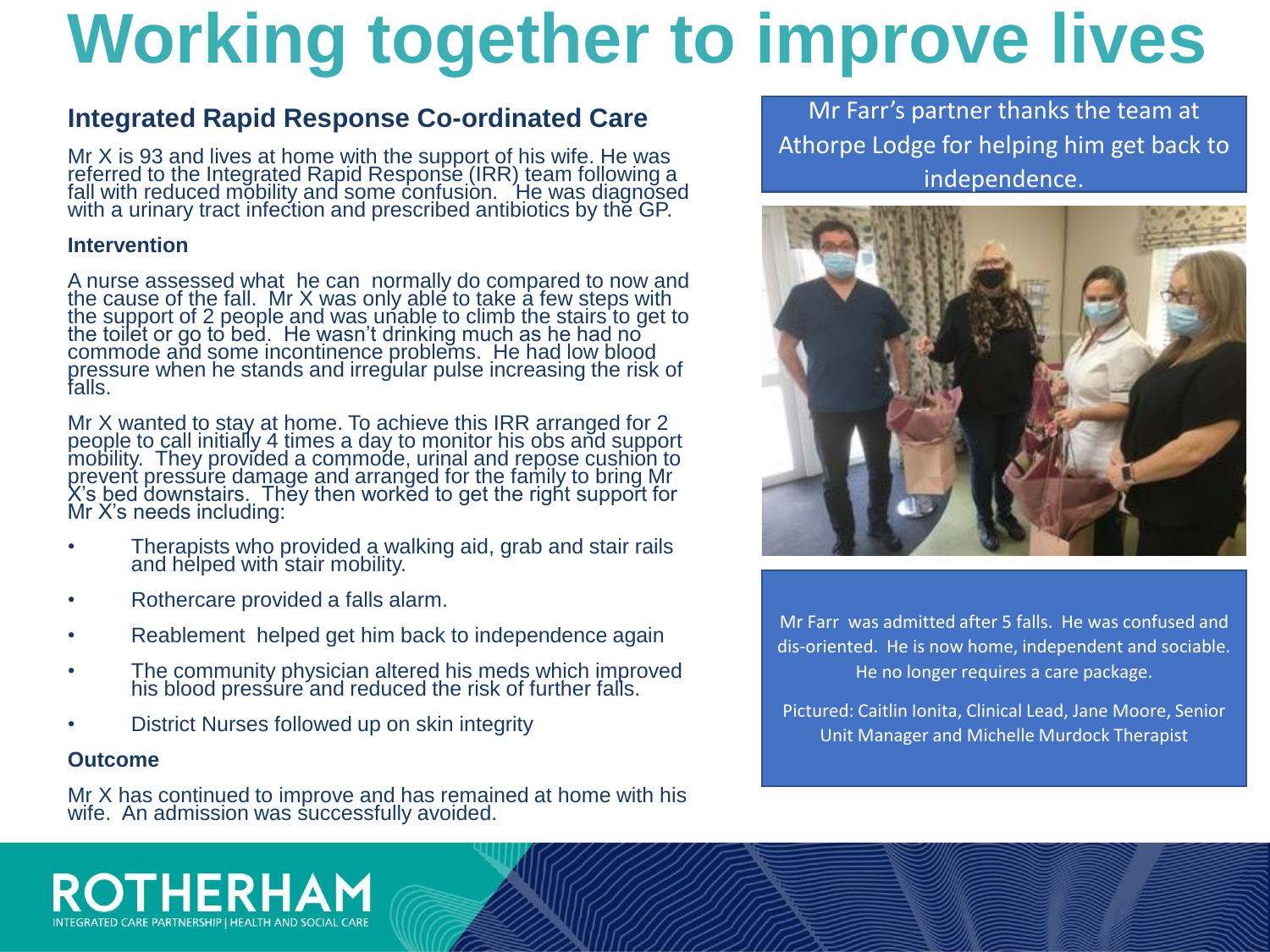# **Restoring Independence at Home**

Mrs T is a 76 year old who was admitted to hospital with an exacerbation of sciatica. She lives at home with her husband who is her informal carer and has some health needs of his own.

Mrs T was discharged from hospital with 4 calls daily. It was initially thought that one enabler per call would be enough but this was increased to two as Mrs T was in a lot of pain and mobility and transfer of weight was poor. An occupational therapist carried out an assessment at home and ordered additional equipment. The lunch and tea calls were cancelled quickly as Mrs T was coping well and after 3 days it was possible to reduce 2 carers to 1.

All care ended within 2 weeks as Mrs T was restored to complete independence with personal care again.



'Thank you very much for all the help and encouragement you have given me since I came out of hospital. It has been a pleasure meeting all of you and I can't thank you enough'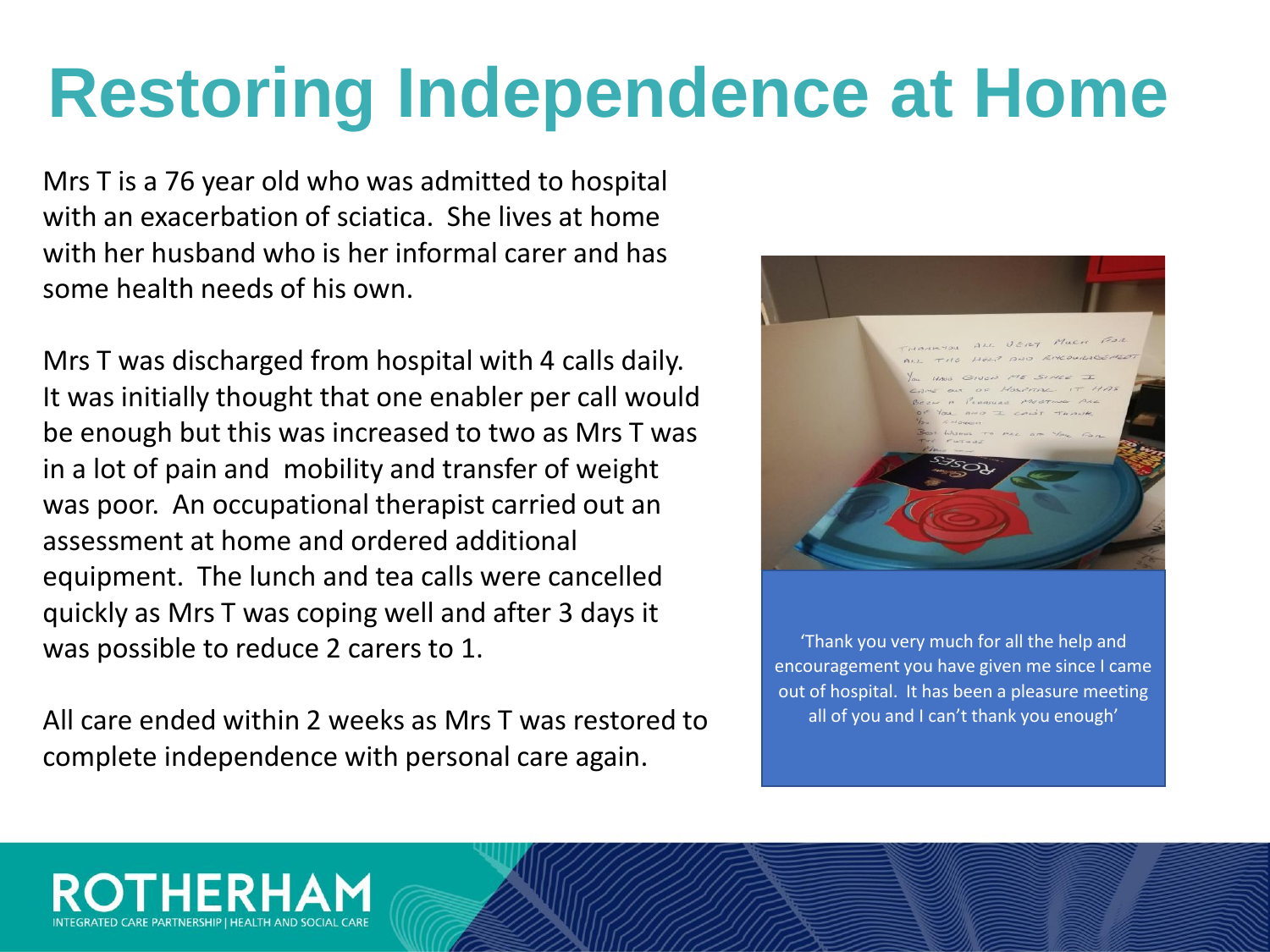### **'You've given me back my dignity ….'**

Mrs W is an 86 year old lady who was admitted to hospital with a fractured tibia. A brace was fitted and she was transferred to Athorpe Lodge for rehabilitation to increase her mobility and confidence. On admission, Mrs W had very limited mobility and required the assistance of 2 staff members and rotunda for transfers.

Mrs W explained how her mobility and confidence has improved at Athorpe and most importantly given her back her independence and dignity. She can now carry out personal tasks alone without having to rely on others.

'I've enjoyed my time at Athorpe. I wouldn't have progressed this far without these services. Everyone from the nurses, care and therapy staff have encouraged me along the way.'



Amanda Briggs, April Blackwell and Jess Dunlop help Mrs W return to independence

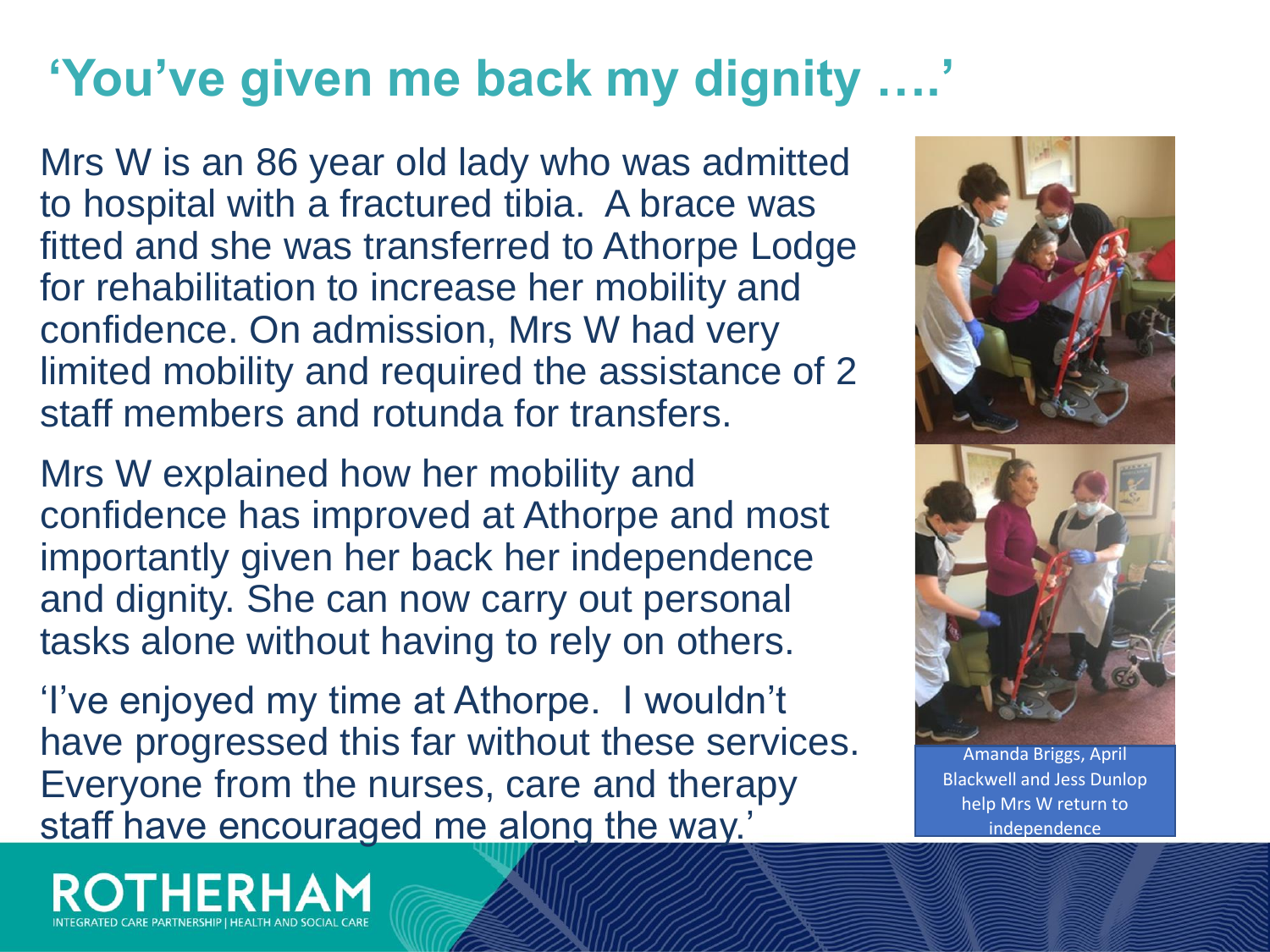### **Mrs S walks again**

Mrs S was discharged from the acute hospital to Athorpe Lodge in December 2020 following a fall at home resulting in a fractured neck of femur. She normally lives at home with her son with additional daily support from her daughter and carer visits 4 times a day.

Mrs S couldn't walk when she arrived at Athorpe, needing the assistance of 2 people and equipment to move from her bed to a chair. She tired easily and initially was mostly cared for in bed. She had difficulty communicating and engaging in therapy due to anxiety and Alzheimer's.

The team worked with Mrs S to build up her lower limb strength to enable her to sit out longer and improve her stamina. Regular therapy sessions helped reduce her anxiety levels, which improved her engagement in therapy as well as managing her Alzheimer's. Gradually with the support of therapists and use of equipment Mrs S began to stand and then progressed to walking

Health and social care worked together from admission to plan Mrs S' discharge to ensure that everything was in place when she returned home. She left Athorpe in February, initially with 2 care staff visiting 4 times a day.

Mrs S continues to make good progress and is already finding that some days she only needs 1 carer. She and the family are delighted to have her back home.



'Covid is particularly difficult for people with Alzheimers. They are away from their family and PPE is a barrier to communication and rapport' Linda Van Roo, Intermediate Care Team Leader explains

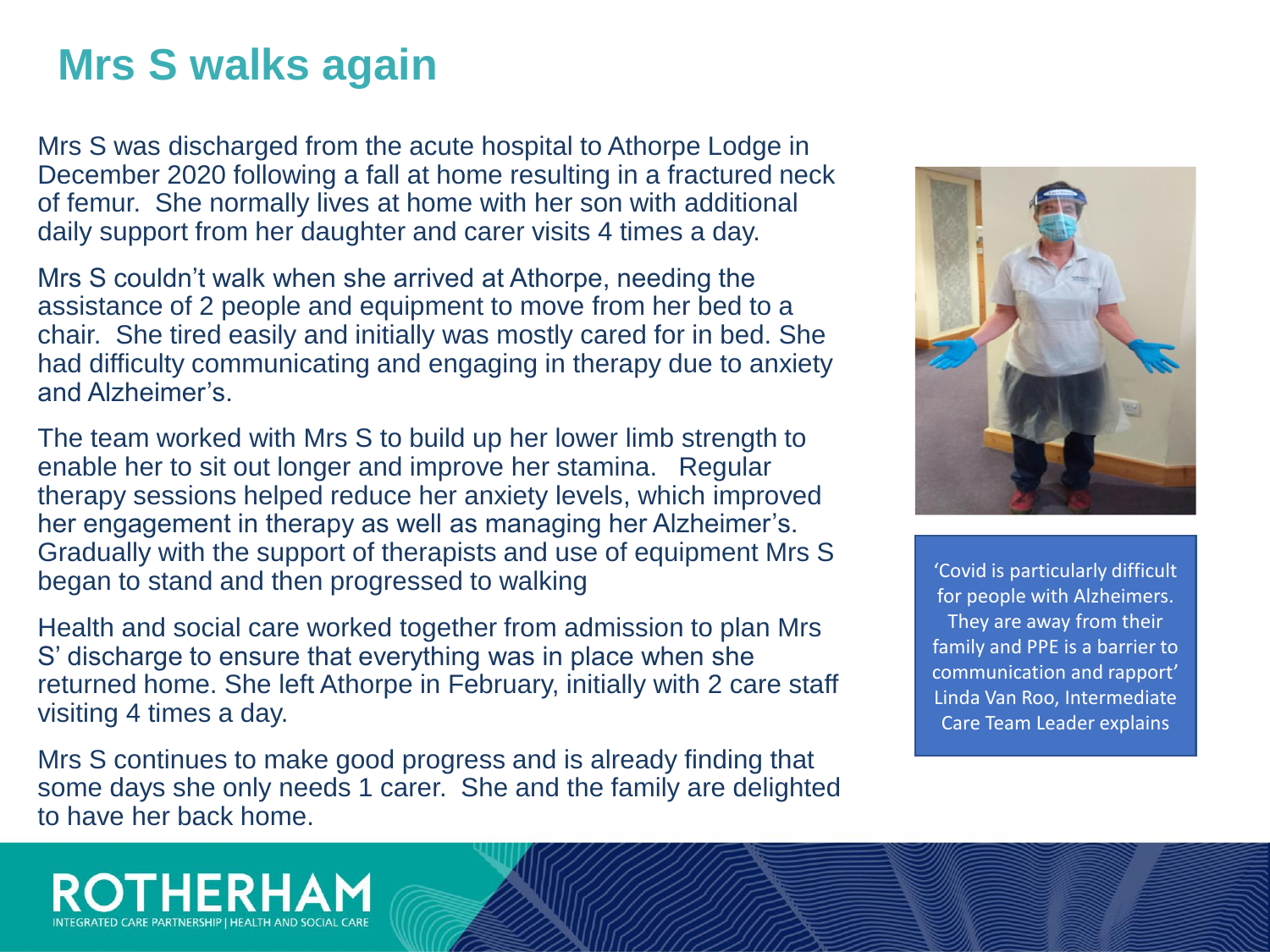# **Workforce**

- Increase in activity due to Covid
- Backdrop of staff shielding, isolation & sickness
- Re-allocated staff in wave 1 only
- Reduced flexibility for cross pathway/ base working due to infection control
- Temporary national Covid monies available
- But:
	- people won't move for short term contracts/ takes too long to train up
	- national skills shortage
- Working with independent and voluntary and community sector

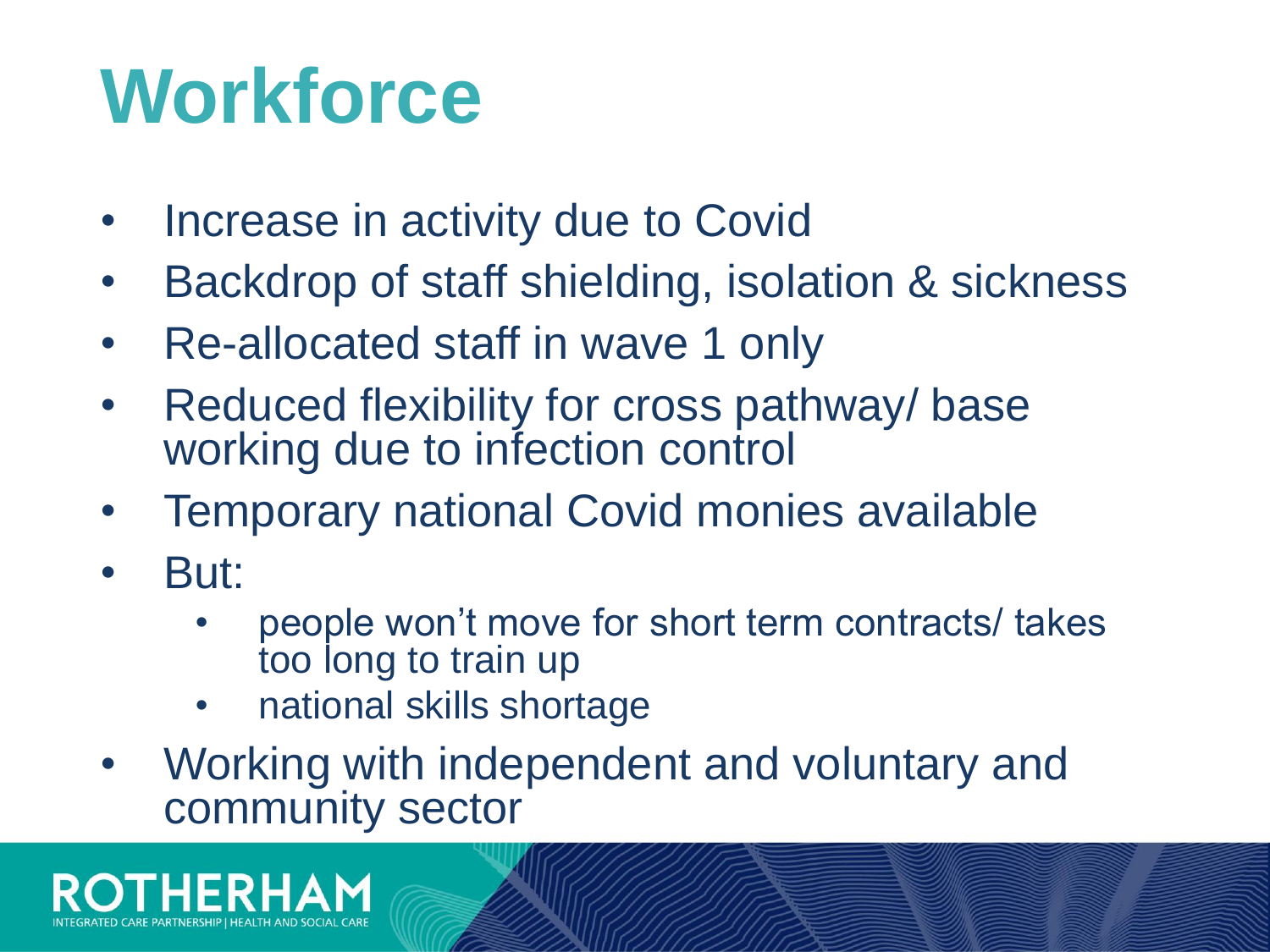# **Next Phase**

- **National drivers** 
	- Further development of the home first discharge to assess model to support sustainable discharge standards
	- Community standards
		- 2 hour urgent response
		- 2 day reablement
- Community Review: Learning from Covid
	- Understanding and incorporating best practice
	- Integration of home first admission avoidance and discharge pathways
	- Staffing resource
		- capacity and demand
		- skills mix
		- extension of trusted assessment model
	- Managing greater complexity at home
	- Community bed base model